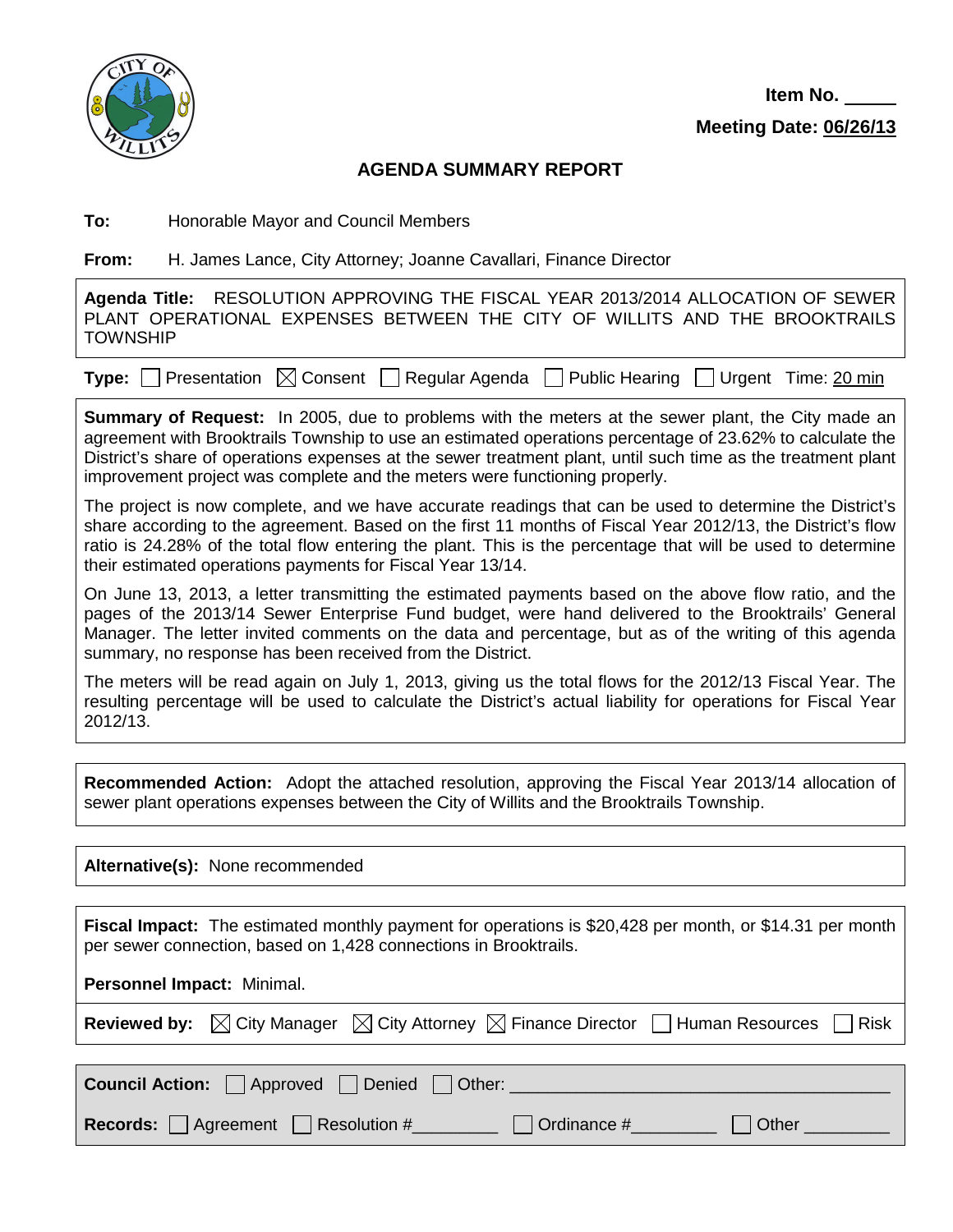## **RESOLUTION NO. 2013-**

## **RESOLUTION OF THE CITY COUNCIL OF THE CITY OF WILLITS APPORTIONING THE FISCAL YEAR 2013-2014 SEWER PLANT OPERATIONAL COSTS BETWEEN THE CITY AND THE BROOKTAILS TOWNSHIP ACCORDING TO THE RATIO OF FLOW OF THE DISTRICT TO THE TOTAL FLOW ENTERING THE TREATMENT PLANT**

WHEREAS, the City Council for the City of Willits ("City") hereby finds as follows:

On September 11, 1967 the City of Willits entered into an agreement with the Brooktrails Resort Improvement District, now the Brooktrails Township Community Services District, agreeing to dispose of the District's sanitary sewage; and

The agreement was amended on April 17, 1970 (First Amendment), November 21, 1975 (Second Amendment) and September 8, 1982 (Third Amendment) and July 24, 2007 (Fourth Amendment); and

By the terms of the Second Amendment, Paragraph 16, all costs of administration, maintenance, operations and repair shall be apportioned annually according to the ratio of flow of the District to the total flow entering the treatment plant; and

Annually, pursuant to Paragraph 16, the City shall file with the District's Manager a copy of the part of its budget that concerns the plant, and a statement of the estimated costs of administration, maintenance, operation and repair for the forthcoming fiscal year; and

For the purpose of estimating such costs, the flow ratio established for the preceding fiscal year is used to calculate the estimated operations charge for the forthcoming fiscal year; and

In 2005, due to problems with the metering devices measuring flow into the treatment plant, the City and District agreed to use 23.62%, the average flow for the years 1999/2000, 2000/2001 and 2001/2002, as the flow ratio for the purpose of the District operations allocation percentage until such time as the Sewer Treatment Plant Project was complete and accurate readings could be obtained; and

On March 13, 2013 the City Council adopted a resolution authorizing the filing of a notice of completion of the Waste Water Treatment Plant project; and

Meter readings received to date for the Fiscal Year 2012/2013 indicate that 24.28% of the total flow entering the treatment plant comes from the Brooktrails Township.

NOW, THEREFORE, BE IT RESOLVED that: